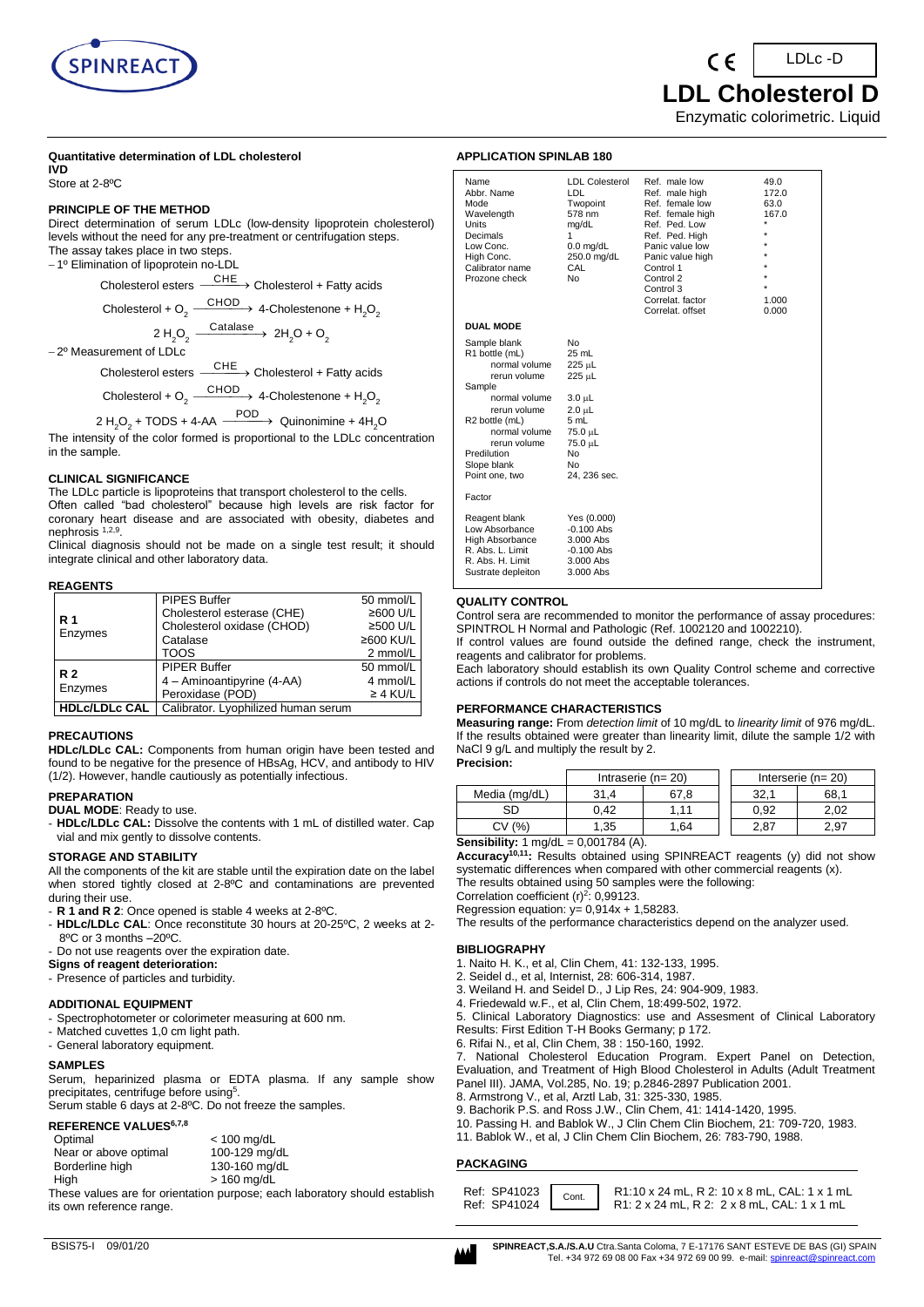

#### **Determinación cuantitativa de colesterol LDL IVD**

Conservar a 2-8ºC

#### **PRINCIPIO DEL MÉTODO**

Determinación directa del LDLc (colesterol de lipoproteínas de baja densidad) sin necesidad de pre-tratamiento o centrifugado de la muestra. La determinación se realiza en dos pasos: − 1º Eliminación de lipoproteínas no-LDL

$$
\text{Ésteres colesterol} \xrightarrow{\text{CHE}} \text{Colesterol} + \text{Ácidos grassos}
$$

$$
Colesterol + O_2 \xrightarrow{\text{CHOD}} 4-Colestenona + H_2O_2
$$

2 H<sub>2</sub>O<sub>2</sub>  $\xrightarrow{\text{Catalasa}}$  2H<sub>2</sub>O + O<sub>2</sub>

− 2º Medición de LDLc

Ésteres colesterol  $-$ CHE → Colesterol + Ácidos grasos  $\overline{\phantom{a}}$ 

$$
Colesterol + O_2 \xrightarrow{CHOD} 4-Colestenona + H_2O_2
$$

$$
2 H_2O_2 + \text{TODS} + 4\text{-AA} \xrightarrow{\text{POD}} \text{Quinonimina} + 4H_2O
$$

La intensidad del color formado es proporcional a la concentración de LDLc presente en la muestra ensayada.

#### **SIGNIFICADO CLÍNICO**

Las partículas de LDLc son lipoproteínas que transportan el colesterol a las células. Niveles elevados de colesterol LDL son un factor de riesgo de desarrollo de enfermedades cardiovasculares, a menudo se le denomina "colesterol malo". Niveles altos de colesterol LDL están relacionados con obesidad, diabetes y nefrosis<sup>1,2,9</sup>.

El diagnóstico clínico debe realizarse teniendo en cuenta todos los datos clínicos y de laboratorio.

### **REACTIVOS**

|                           |                            | Tampón PIPES                         | 50 mmol/L |
|---------------------------|----------------------------|--------------------------------------|-----------|
|                           | Colesterol esterasa (CHE)  | ≥600 U/L                             |           |
|                           | R 1<br>Enzimas             | Colesterol oxidasa (CHOD)            | ≥500 U/L  |
|                           |                            | Catalasa                             | ≥600 KU/L |
|                           |                            | TOOS                                 | 2 mmol/L  |
|                           |                            | <b>Tampón PIPES</b>                  | 50 mmol/L |
| R <sub>2</sub><br>Enzimas | 4 - Aminoantipirina (4-AA) | 4 mmol/L                             |           |
|                           | Peroxidasa (POD)           | $\geq$ 4 KU/L                        |           |
|                           | <b>HDLc/LDLc CAL</b>       | Calibrador. Suero humano liofilizado |           |

### **PRECAUCIONES**

**HDLc/LDLc CAL**: Todos los componentes de origen humano han resultado ser negativos para el antígeno HBs, HCV y para el anti-HIV (1/2). Sin embargo, deben tratarse con precaución como potencialmente infecciosos.

## **PREPARACIÓN**

**MODO DUAL**: Reactivos listos para su uso.

**HDLc/LDLc CAL:** Reconstituir el contenido de un vial con 1 mL de agua destilada. Tapar el vial y mezclar suavemente hasta disolver su contenido.

## **CONSERVACIÓN Y ESTABILIDAD**

Todos los componentes del kit son estables hasta la fecha de caducidad indicada en la etiqueta del vial, cuando se mantienen los viales bien cerrados a 2-8ºC, protegidos de la luz y se evita la contaminación.

**R 1 y R 2**: Una vez abiertos son estables 4 semanas a 2-8ºC. **HDLc/LDLc CAL**: Una vez reconstituido es estable 30 horas a 20-25ºC, 2 semanas a 2-8ºC o 3 meses a –20ºC. No usar reactivos fuera de la fecha indicada.

# **Indicadores de deterioro de los reactivos:**

- Presencia de partículas y turbidez.

#### **MATERIAL ADICIONAL**

- Espectrofotómetro o analizador para lecturas a 600 nm.
- Cubetas de 1,0 cm de paso de luz.
- Equipamiento habitual de laboratorio.

#### **MUESTRAS**

Suero, plasma heparinizado o plasma EDTA.

Si alguna muestra presenta precipitados, centrifugarla antes de usarla<sup>5</sup>. El suero es estable 6 días a 2-8ºC. No congelar las muestras.

#### **VALORES DE REFERENCIA6,7,8**

| Optimo             | $<$ 100 mg/dL |
|--------------------|---------------|
| Bueno              | 100-129 mg/dL |
| Moderadamente alto | 130-160 mg/dL |
| Alto               | $>$ 160 mg/dL |

Estos valores son orientativos. Es recomendable que cada laboratorio establezca sus propios valores de referencia.

 **LDL Colesterol D**

LDLc -D

Enzimático colorimétrico. Líquido

## **APLICACIÓN AL SPINLAB 180**

| Nombre<br>Nombre abreviado<br>Modo<br>Long. ondas<br><b>Unidades</b><br>Decimales<br>Conc. Inferior<br>Conc. Superior<br>Calibrador<br>Chequeo prozona |                                                                                       | <b>LDL Colesterol</b><br>LDL<br>Twopoint<br>578 nm<br>mg/dL<br>1<br>$0.0$ mg/dL<br>250.0 mg/dL<br>CAL<br>No             | Ref. Hombre Inf.<br>Ref. Hombre Sup.<br>Ref. Mujer Inf.<br>Ref. Mujer Sup.<br>Ref. Ped. Inf.<br>Ref. Ped. Sup.<br>Valor pánico bajo<br>Valor pánico alto<br>Control 1<br>Control 2<br>Control 3<br>Factor correl.<br>Offset de correl. | 49.0<br>172.0<br>63.0<br>167.0<br>÷<br>$\star$<br>÷<br>÷<br>÷<br>÷<br>$\star$<br>1.000<br>0.000 |
|--------------------------------------------------------------------------------------------------------------------------------------------------------|---------------------------------------------------------------------------------------|-------------------------------------------------------------------------------------------------------------------------|----------------------------------------------------------------------------------------------------------------------------------------------------------------------------------------------------------------------------------------|-------------------------------------------------------------------------------------------------|
| <b>MODO DUAL</b>                                                                                                                                       |                                                                                       |                                                                                                                         |                                                                                                                                                                                                                                        |                                                                                                 |
| Blanco muestra<br>Frasco R1 (mL)<br>Muestra<br>Frasco R2 (mL)<br>Predilución<br>Pendiente Blco.<br>$1^\circ$ , $2^\circ$ punto                         | Vol. normal<br>Vol. repet.<br>Vol.normal<br>Vol. repet.<br>Vol. normal<br>Vol. repet. | No<br>25 mL<br>225 µL<br>225 µL<br>3.0 <sub>µ</sub><br>2.0 µL<br>5 mL<br>75.0 µL<br>75.0 µL<br>No<br>No<br>24, 236 seg. |                                                                                                                                                                                                                                        |                                                                                                 |
| Factor                                                                                                                                                 |                                                                                       |                                                                                                                         |                                                                                                                                                                                                                                        |                                                                                                 |
| Blanco reactivo<br>Absorbancia inf.<br>Absorbancia sup.<br>Lim.Inf. Abs. React.                                                                        | Lim.Sup. Abs. React.<br>Agotamiento sustrato                                          | Si<br>$-0.100$ Abs<br>3.000 Abs<br>$-0.100$ Abs<br>3.000 Abs<br>3.000 Abs                                               |                                                                                                                                                                                                                                        |                                                                                                 |

### **CONTROL DE CALIDAD**

Es conveniente analizar junto con las muestras sueros control valorados: SPINTROL H Normal y Patológico (Ref. 1002120 y 1002210)

Si los valores hallados se encuentran fuera del rango de tolerancia, se debe revisar los instrumentos, los reactivos y la calibración.

Cada laboratorio debe disponer su propio Control de Calidad y establecer correcciones en el caso de que los controles no cumplan con las tolerancias.

#### **CARACTERÍSTICAS DEL MÉTODO**

**Rango de medida:** Desde el *límite de detección* 10 mg/dL hasta el *límite de linealidad* 976 mg/dL. Si la concentración de la muestra es superior al límite de linealidad, diluir 1/2 con NaCl 9 g/L y multiplicar el resultado final por 2. **Precisión:**

|                                                     | Intraserie ( $n = 20$ ) |      |  |      | Interserie ( $n = 20$ ) |
|-----------------------------------------------------|-------------------------|------|--|------|-------------------------|
| Media (mg/dL)                                       | 31.4                    | 67.8 |  | 32.1 | 68.1                    |
| SD                                                  | 0.42                    | 1.11 |  | 0.92 | 2.02                    |
| CV (%)                                              | 1.35                    | 1.64 |  | 2.87 | 2.97                    |
| Constitutional productions of results<br>0.00170111 |                         |      |  |      |                         |

**Sensibilidad analítica:** 1mg/dL = 0,001784 (A)

**Exactitud10,11:** Los reactivos de SPINREACT (y) no muestran diferencias sistemáticas significativas cuando se comparan con otros reactivos comerciales  $(x)$ .

Los resultados obtenidos con 50 muestras fueron los siguientes:

Coeficiente de regresión (r)<sup>2</sup>: 0,99123.

Ecuación de la recta de regresión: y= 0,914x + 1,58283 Las características del método pueden variar según el analizador utilizado.

### **BIBLIOGRAFÍA**

- 
- 1. Naito H. K., et al, Clin Chem, 41: 132-133, 1995.
- 2. Seidel d., et al, Internist, 28: 606-314, 1987.<br>3. Weiland H. and Seidel D. J Lip Res. 24: 90
- 3. Weiland H. and Seidel D., J Lip Res, 24: 904-909, 1983. 4. Friedewald w.F., et al, Clin Chem, 18:499-502, 1972.
- 5. Clinical Laboratory Diagnostics: use and Assesment of Clinical Laboratory Results: First Edition T-H Books Germany; p 172.
- 6. Rifai N., et al, Clin Chem, 38 : 150-160, 1992.
- 7. National Cholesterol Education Program. Expert Panel on Detection, Evaluation, and Treatment of High Blood Cholesterol in Adults (Adult Treatment Panel III). JAMA, Vol.285, No. 19; p.2846-2897 Publication 2001.
- 8. Armstrong V., et al, Arztl Lab, 31: 325-330, 1985.
- 9. Bachorik P.S. and Ross J.W., Clin Chem, 41: 1414-1420, 1995. 10. Passing H. and Bablok W., J Clin Chem Clin Biochem, 21: 709-720, 1983.
- 11. Bablok W., et al, J Clin Chem Clin Biochem, 26: 783-790, 1988.

### **PRESENTACIÓN**

|  | Ref: SP41023 Cont R1:10 x 24 mL, R 2: 10 x 8 mL, CAL: 1 x 1 mL<br>Ref: SP41024 Cont R1: 2 x 24 mL, R 2: 2 x 8 mL, CAL: 1 x 1 mL |
|--|---------------------------------------------------------------------------------------------------------------------------------|
|--|---------------------------------------------------------------------------------------------------------------------------------|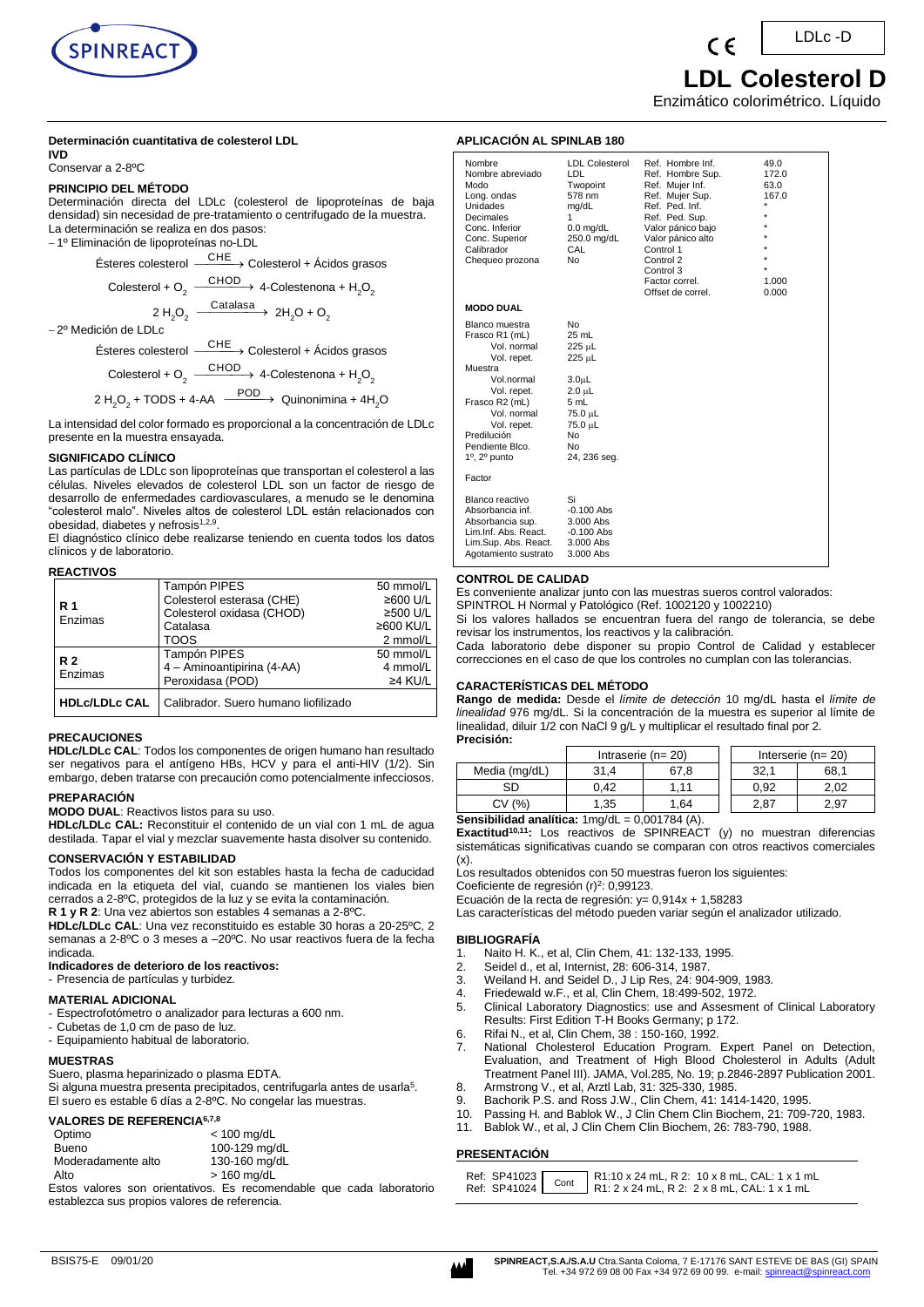

 **LDL Cholestérol D**

Enzymatique colorimétrique. Liquide

### **APPLICATION AU SPINLAB 180**

| IVD |  |  |  |
|-----|--|--|--|
|     |  |  |  |

Conserver à 2-8ºC

# **PRINCIPE DE LA METHODE**

Choles

Détermination directe du LDLc (cholestérol de lipoprotéines de faible densité) sans besoin de prétraiter ou centrifuger l'échantillon<sup>3,4</sup>. La détermination est réalisée en deux étapes :

*Détermination quantitative de cholestérol LDL*

− 1º Élimination de lipoprotéines non-LDL

Esters cholestérol <sup>- CHE</sup> → Cholestérol + Acides gras

$$
t\acute{e}rol + O_2 \xrightarrow{\text{CHOD}} \text{Cholesténone} + H_2O_2
$$

$$
2 H_2O_2 \xrightarrow{\text{Catalase}} 2 H_2O + O_2
$$

− 2º Mesure du LDLc

Esters cholestérol ⎯⎯⎯→ CHE Cholestérol + Acides gras

Cholestérol + O $_2$   $\longrightarrow$  Cholesténone + H<sub>2</sub>O<sub>2</sub>

$$
2 H_2O_2 + \text{TOOS} + 4\text{-AA} \xrightarrow{\text{POD}} \text{Pigment Quinone} + 4H_2O
$$

L'intensité de la couleur formée est proportionnelle à la concentration de LDLc présent dans l'échantillon testé.

### **SIGNIFICATION CLINIQUE**

Les particules de LDLc sont des lipoprotéines qui transportent le cholestérol dans les cellules. Des niveaux élevés de cholestérol LDL constituent un facteur de risque de développement de maladies cardiovasculaires, c'est pourquoi on l'appelle souvent « mauvais cholestérol ». Des niveaux élevés de cholestérol LDL sont rattachés à l'obésité, aux diabètes et à la néphrose<sup>1,2,9</sup>.

Le diagnostic clinique doit être réalisé en tenant compte de toutes les données cliniques et de laboratoire.

#### **RÉACTIFS**

|                      | <b>Tampon PIPES</b>                  | 50 mmol/L       |
|----------------------|--------------------------------------|-----------------|
| R <sub>1</sub>       | Cholestérol-estérase (CHE)           | ≥600 U/L        |
|                      | Cholestérol-oxydase (CHOD)           | ≥500 U/L        |
|                      | Catalase                             | $\geq 600$ KU/L |
|                      | <b>TOOS</b>                          | 2 mmol/L        |
| <b>R2</b>            | <b>Tampon PIPES</b>                  | 50 mmol/L       |
|                      | 4-Aminoantipyrine (4-AA)             | 4 mmol/L        |
|                      | Peroxydase (POD)                     | $\geq$ 4 KU/L   |
| <b>HDLc/LDLc CAL</b> | Calibrateur. Sérum humain lyophilisé |                 |

### **PRÉCAUTIONS**

**HDLc/LDLc CAL**: Tous les composants d'origine humaine sont apparus comme négatifs pour l'antigène HBs, HCV et pour l'anti-HIV (1/2). Toutefois, ils doivent être traités avec précaution car ils sont potentiellement infectieux.

#### **PRÉPARATION**

#### **R 1 et R 2** : Prêts à l'emploi.

**HDLc/LDLc CAL:** Reconstituer le contenu d'un flacon avec 1 mL d'eau distillée. Boucher le flacon et mélanger doucement jusqu'à dissoudre son contenu.

#### **CONSERVATION ET STABILITE**

Tous les composants du kit sont stables jusqu'à la date de péremption indiquée sur l'étiquette, et si les flacons sont maintenus hermétiquement fermés à 2-8ºC, à l'abri de la lumière et des sources de contamination. **R 1 et R 2** : Une fois ouverts, ils sont stables 4 semaines à 2-8ºC.

#### **Indices de détérioration des réactifs:**

Présence de particules et turbidité.

#### **MATERIEL SUPPLEMENTAIRE**

Auto-analyseur SPINLAB 180.

Equipement classique de laboratoire.

#### **ÉCHANTILLONS**

Sérum, plasma hépariné ou plasma EDTA.

Si un échantillon a précipité centrifugeuse avant d'utiliser<sup>5</sup>.

Le sérum est stable pendant 6 jours à 2-8 °C Ne pas congeler les échantillons.

### **CONTROLE DE QUALITE**

Il est conseillé d'analyser conjointement les échantillons de sérum dont les valeurs ont été contrôlées: SPINTROL H Normal et pathologique (Réf. 1002120 et 1002210).

Si les valeurs se trouvent en dehors des valeurs tolérées, analyser l'instrument, les réactifs et le calibreur.

Chaque laboratoire doit disposer de son propre contrôle de qualité et déterminer les mesures correctives à mettre en place dans le cas où les vérifications ne correspondraient pas aux attentes.

| Name<br>Abbr. Name<br>Mode<br>Wavelength<br>Units<br>Decimals<br>Low Conc.<br>High Conc.<br>Calibrator name<br>Prozone check                                                                                  | <b>LDL Colesterol</b><br>LDL<br>Twopoint<br>578 nm<br>mg/dL<br>1<br>$0.0$ mg/dL<br>250.0 mg/dL<br>CAL<br>No   | Ref. male low<br>Ref. male high<br>Ref. female low<br>Ref. female high<br>Ref. Ped. Low<br>Ref. Ped. High<br>Panic value low<br>Panic value high<br>Control 1<br>Control 2<br>Control 3<br>Correlat, factor<br>Correlat, offset | 49.0<br>172.0<br>63.0<br>167.0<br>÷<br>×<br>$\star$<br>$\star$<br>$\star$<br>1.000<br>0.000 |
|---------------------------------------------------------------------------------------------------------------------------------------------------------------------------------------------------------------|---------------------------------------------------------------------------------------------------------------|---------------------------------------------------------------------------------------------------------------------------------------------------------------------------------------------------------------------------------|---------------------------------------------------------------------------------------------|
| <b>DUAL MODE</b>                                                                                                                                                                                              |                                                                                                               |                                                                                                                                                                                                                                 |                                                                                             |
| Sample blank<br>R1 bottle (mL)<br>normal volume<br>rerun volume<br>Sample<br>normal volume<br>rerun volume<br>R2 bottle (mL)<br>normal volume<br>rerun volume<br>Predilution<br>Slope blank<br>Point one, two | No<br>25 mL<br>225 µL<br>225 µL<br>3.0 µL<br>2.0 µL<br>5 mL<br>75.0 µL<br>75.0 µL<br>No<br>No<br>24, 236 sec. |                                                                                                                                                                                                                                 |                                                                                             |
| Factor                                                                                                                                                                                                        |                                                                                                               |                                                                                                                                                                                                                                 |                                                                                             |
| Reagent blank<br>Low Absorbance<br>High Absorbance<br>R. Abs. L. Limit<br>R. Abs. H. Limit<br>Sustrate depleiton                                                                                              | Yes (0.000)<br>$-0.100$ Abs<br>3.000 Abs<br>$-0.100$ Abs<br>3.000 Abs<br>3.000 Abs                            |                                                                                                                                                                                                                                 |                                                                                             |

### **VALEURS DE REFERENCE6,7,8**

| Optimal          | $<$ 100 mg/dL |
|------------------|---------------|
| Bon              | 100-129 mg/dL |
| Modérément élevé | 130-160 mg/dL |
| Elevé            | $>$ 160 mg/dL |
|                  |               |

Ces valeurs sont données à titre d'information. Il est conseillé à chaque laboratoire de définir ses propres valeurs de référence.

#### **CARACTERISTIQUES DE LA METHODE**

**Plage de mesure:** *Depuis* la *limite de détection de* 10 mg/dL, jusqu'à la *limite de linéarité* de 976 mg/dL

Si la concentration de l'échantillon est supérieure à la limite de linéarité, diluer 1/2 avec du NaCl 9 g/L et multiplier le résultat final par 2. **Précision:**

|                |      | Intra-série ( $n = 20$ ) |  |      | Inter-série ( $n = 20$ ) |
|----------------|------|--------------------------|--|------|--------------------------|
| Moyenne mg/dL) | 31.4 | 67.8                     |  | 32.1 | 68.1                     |
| SD             | 0.42 | 1.11                     |  | 0.92 | 2.02                     |
| CV(%)          | 1.35 | 1.64                     |  | 2.87 | 2.97                     |
| 0.00170111     |      |                          |  |      |                          |

# **Sensibilité analytique:** 1mg/dL = 0,001784 (A).

**Exactitude10,11 :** Les réactifs de SPINREACT (y) ne présentent pas de différences systématiques significatives quand ils sont comparés à d'autres réactifs commerciaux (x).

Les résultats obtenus avec 50 échantillons ont été les suivants:

Coefficient de corrélation (r)<sup>2</sup>: 0,99123 Equation de la Coubre de régression: y= 0,914x + 1,58283

Les caractéristiques de la méthode peuvent varier suivant l'analyseur employé

## **BIBLIOGRAPHIE**

- 1. Naito H. K., et al, Clin Chem, 41: 132-133, 1995.
- 2. Seidel d., et al, Internist, 28: 606-314, 1987.
- 3. Weiland H. and Seidel D., J Lip Res, 24: 904-909, 1983.
- 4. Friedewald w.F., et al, Clin Chem, 18:499-502, 1972.
- 5. Clinical Laboratory Diagnostics: use and Assesment of Clinical Laboratory Results: First Edition T-H Books Germany; p 172.
- 6. Rifai N., et al, Clin Chem, 38 : 150-160, 1992.
- 7. National Cholesterol Education Program. Expert Panel on Detection, Evaluation, and Treatment of High Blood Cholesterol in Adults (Adult Treatment Panel III). JAMA, Vol.285, No. 19; p.2846-2897 Publication 2001.
- 8. Armstrong V., et al, Arztl Lab, 31: 325-330, 1985.
- 9. Bachorik P.S. and Ross J.W., Clin Chem, 41: 1414-1420, 1995.
- 10. Passing H. and Bablok W., J Clin Chem Clin Biochem, 21: 709-720, 1983.
- 11. Bablok W., et al, J Clin Chem Clin Biochem, 26: 783-790, 1988.

## **PRÉSENTATION**

| Ref: SP41023 Cont. R1:10 x 24 mL, R 2: 10 x 8 mL, CAL: 1 x 1 mL<br>Ref: SP41024 Cont. R1: 2 x 24 mL, R 2: 2 x 8 mL, CAL: 1 x 1 mL |
|-----------------------------------------------------------------------------------------------------------------------------------|